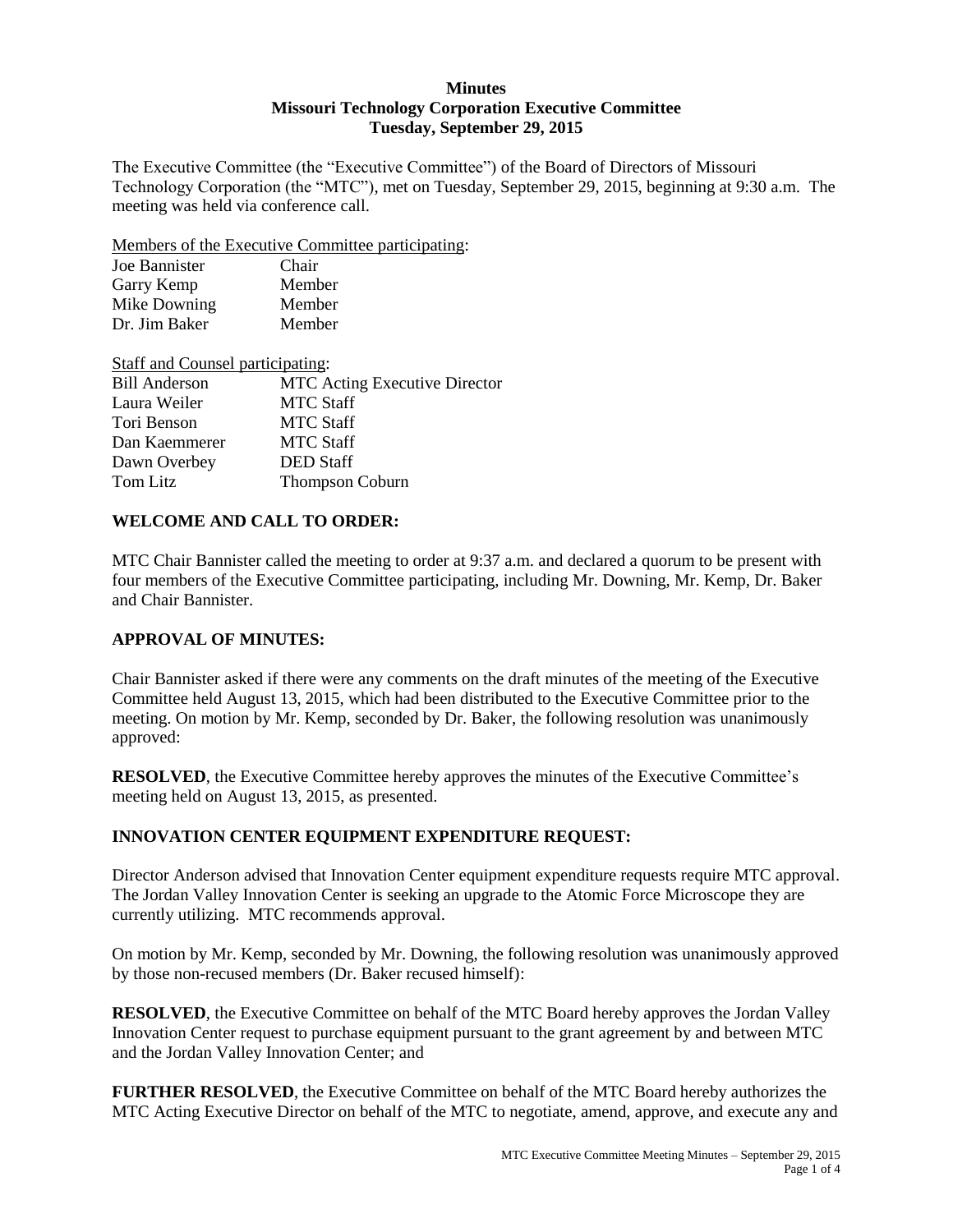all agreements, documents or instruments and to take such other actions as may be required or desirable in connection with, or in furtherance of the above request.

## **HUD DISASTER GRANT LEVERAGE REQUEST:**

Director Anderson advised that a request was made to the MTC from the Department of Economic Development (DED) for a \$100,000 contribution to support DED's participation in a U.S. Department of Housing and Urban Development competition for disaster recovery grant funding. DED advises that the funds would be dedicated to the operational costs of one of the "centers of innovation and opportunity" and would count as required match for scoring under the grant. Much discussion was held amongst the committee members and no recommendation was made.

## **CLOSED SESSION:**

On motion by Dr. Baker, seconded by Chair Bannister, the following resolution was approved by roll call vote as follows:

**RESOLVED**, the Executive Committee hereby approves entering into Closed Session at 9:56 a.m. pursuant to Sections 610.021 (1), (12), (14) and (15), RSMo, to review proposed transaction documents relating to IDEA Fund applications for financial assistance.

| Chair Bannister | aye |
|-----------------|-----|
| Dr. Baker       | aye |
| Mr. Kemp        | aye |
| Mr. Downing     | aye |

On motion by Dr. Baker, seconded by Chair Bannister, the following resolution was approved by roll call vote as follows:

**RESOLVED**, the Executive Committee approves reconvening from Closed Session at 10:13 a.m.

| <b>Chair Bannister</b> | aye |
|------------------------|-----|
| Dr. Baker              | aye |
| Mr. Kemp               | aye |
| Mr. Downing            | aye |

Chair Bannister reported that the Executive Committee took no action in the Closed Session after a discussion confined to the matters stated above.

### **IDEA FUND TRANSACTION DOCUMENTS:**

On motion by Dr. Baker, seconded by Mr. Downing, the following resolutions were unanimously approved:

**RESOLVED**, the Executive Committee on behalf of the MTC Board hereby approves the transaction documents for an investment by MTC in an amount up to \$325,000 to purchase Series A Preferred Stock pursuant to Seed Capital Co-Investment Application 2014-12-005 (Apse, Inc.) in substantially the form presented;

**FURTHER RESOLVED**, the Executive Committee on behalf of the MTC Board hereby authorizes the MTC Acting Executive Director to execute and deliver on behalf of the MTC all documents relating to such investment on behalf of the MTC; and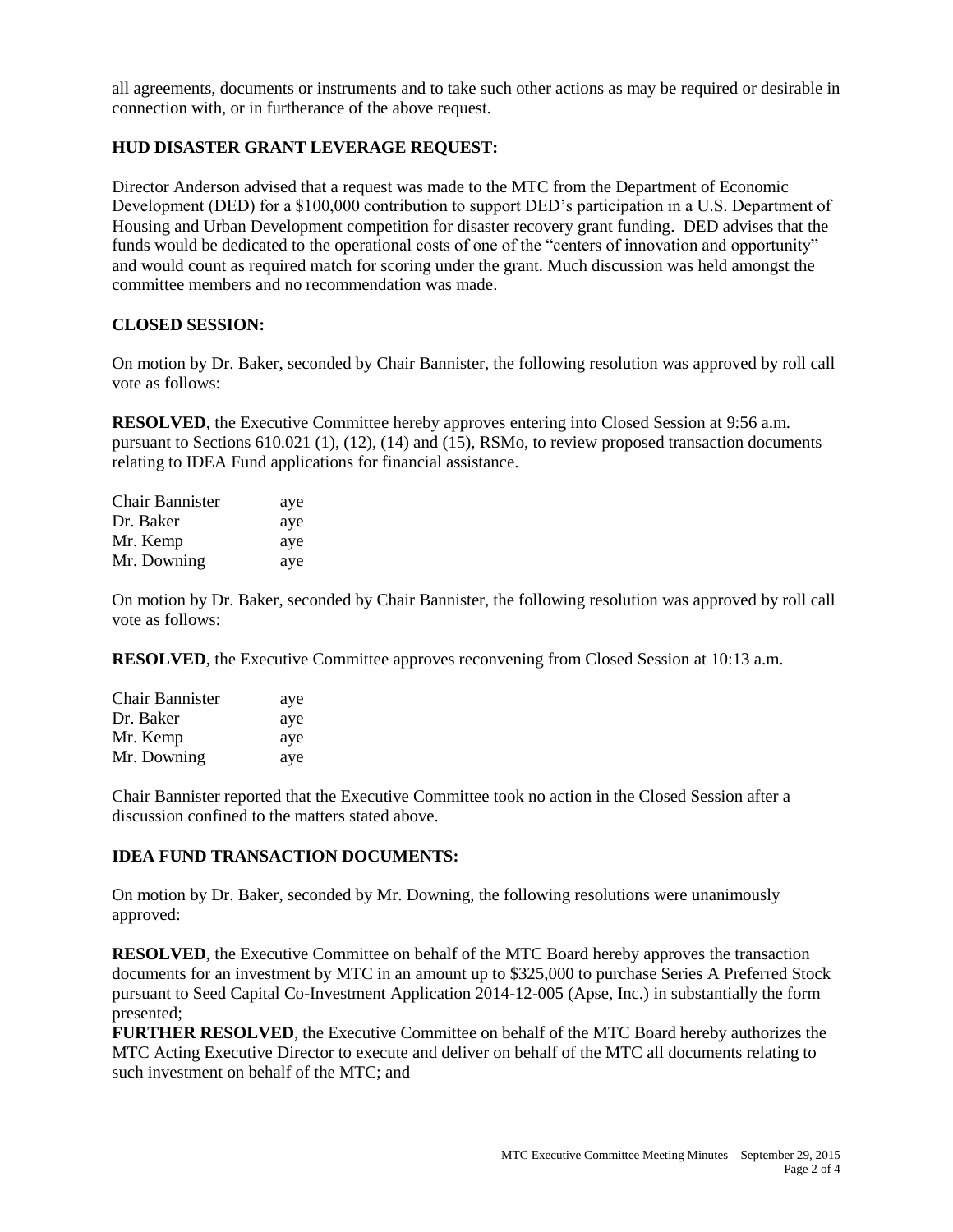**FURTHER RESOLVED**, the Executive Committee on behalf of the MTC Board hereby authorizes the MTC Acting Executive Director on behalf of the MTC to negotiate, amend, and approve any and all agreements, documents or instruments and to take such other actions as may be required or desirable in connection with, or in furtherance of such investment.

**RESOLVED**, the Executive Committee on behalf of the MTC Board hereby approves the transaction documents for a convertible secured loan by MTC in an amount up to \$250,000 pursuant to Seed Capital Co-Investment Application 2015-16-002 (Better Weekdays Inc.) in substantially the form presented;

**FURTHER RESOLVED**, the Executive Committee on behalf of the MTC Board hereby authorizes the MTC Acting Executive Director to execute and deliver on behalf of the MTC all documents relating to such loan on behalf of the MTC; and

**FURTHER RESOLVED**, the Executive Committee on behalf of the MTC Board hereby authorizes the MTC Acting Executive Director on behalf of the MTC to negotiate, amend, and approve any and all agreements, documents or instruments and to take such other actions as may be required or desirable in connection with, or in furtherance of such loan.

**RESOLVED**, the Executive Committee on behalf of the MTC Board hereby approves the transaction documents for an investment by MTC in the amount of \$300,000 to purchase Series A Preferred stock pursuant to Seed Capital Co-Investment Application 2015-16-003 (Bonfyre, Inc.) in substantially the form presented; and

**FURTHER RESOLVED**, the Executive Committee on behalf of the MTC Board hereby authorizes the MTC Acting Executive Director to execute and deliver on behalf of the MTC all documents relating to such investment on behalf of the MTC; and

**FURTHER RESOLVED**, the Executive Committee on behalf of the MTC Board hereby authorizes the MTC Acting Executive Director on behalf of the MTC to negotiate, amend, and approve any and all agreements, documents or instruments and to take such other actions as may be required or desirable in connection with, or in furtherance of such investment.

On motion by Mr. Kemp, seconded by Mr. Downing, the following resolutions were unanimously approved:

**RESOLVED**, the Executive Committee on behalf of the MTC Board hereby approves the waiver of certain events of default under the 2011 promissory note made in favor of the MTC by SyMyco Inc. in substantially the form presented;

**FURTHER RESOLVED**, the Executive Committee on behalf of the MTC Board hereby authorizes the MTC Acting Executive Director to execute and deliver on behalf of the MTC all documents relating to such waiver on behalf of the MTC; and

**FURTHER RESOLVED**, the Executive Committee on behalf of the MTC Board hereby authorizes the MTC Acting Executive Director on behalf of the MTC to negotiate, amend, and approve any and all agreements, documents or instruments and to take such other actions as may be required or desirable in connection with, or in furtherance of such waiver.

### **NEW BUSINESS:**

Director Anderson advised that the next MTC Board meeting will be in held on October 30, 2015 in Kansas City. Dr. Baker and Mr. Downing advised they will not be in attendance.